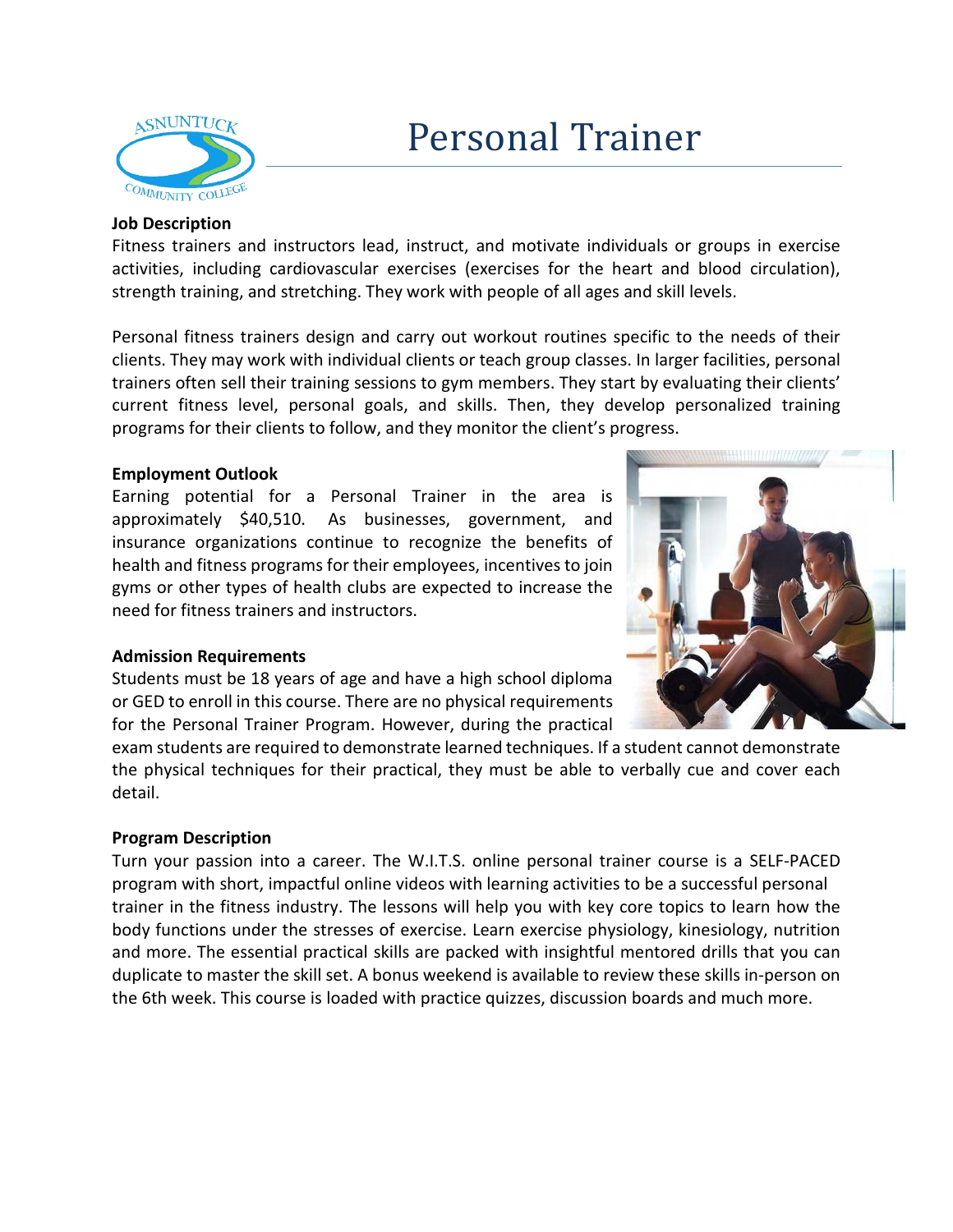We have included incredible veteran fitness mentors to help your successful outcome. Our supplemental internship programs walk you into some great job opportunities. Your test vouchers for the NCCA Accreditation national exams are included and a must for employers. Special Note: Successful completion of the course activities and online exam will get you a Certificate of Completion. Passing the national exams at your college will get you a Level 1 Certified Personal Trainer credential so you can work right away.

Included in this course is a complete 200-page student workbook, access to online student study tools and FREE test vouchers to take the Certified Personal Trainer exams. Students can work immediately after passing the exams with proof of CPR/AED which awards you Level 1 Certified Personal Trainer credential. As a special bonus, students can take advantage of our 30 hour employer internship to get our advanced Level 2 Certified Personal Trainer credential at no additional cost. Completion of the course lecture and practical training are required to receive a certificate of completion.

W.I.T.S. is NCCA Accredited organization for the Certified Personal Trainer. Also, The American Council on Education has recommended 3 undergraduate academic credits for this course. Both of these are unique to the fitness industry which gives you a big advantage with employers.

Please be aware that students with previous convictions may find it difficult to secure employment within this field.

This program is **CT SNAP** approved.

### **Time Commitment**

This 6-week program is taught online AND includes a review and practical skill exam on-site at a local gym.

**CRN: 1395/1396 HMED M7179 Dates: February 12 to March 12, 2022 BYE study weekend: March 19,2022 National Test Date: March 26, 2022 Fee: \$ 1089 Instructor: W.I.T.S. Staff Instruction type: ONLINE (OLCR)**

HYBRID: This type of course delivery includes on-site and online instruction (combination of LRON and on ground or ONLINE and on ground) with a focus on scheduling limited number of class sessions on campus. Blackboard use is the same as online or LRON, depending on the mode of delivery.